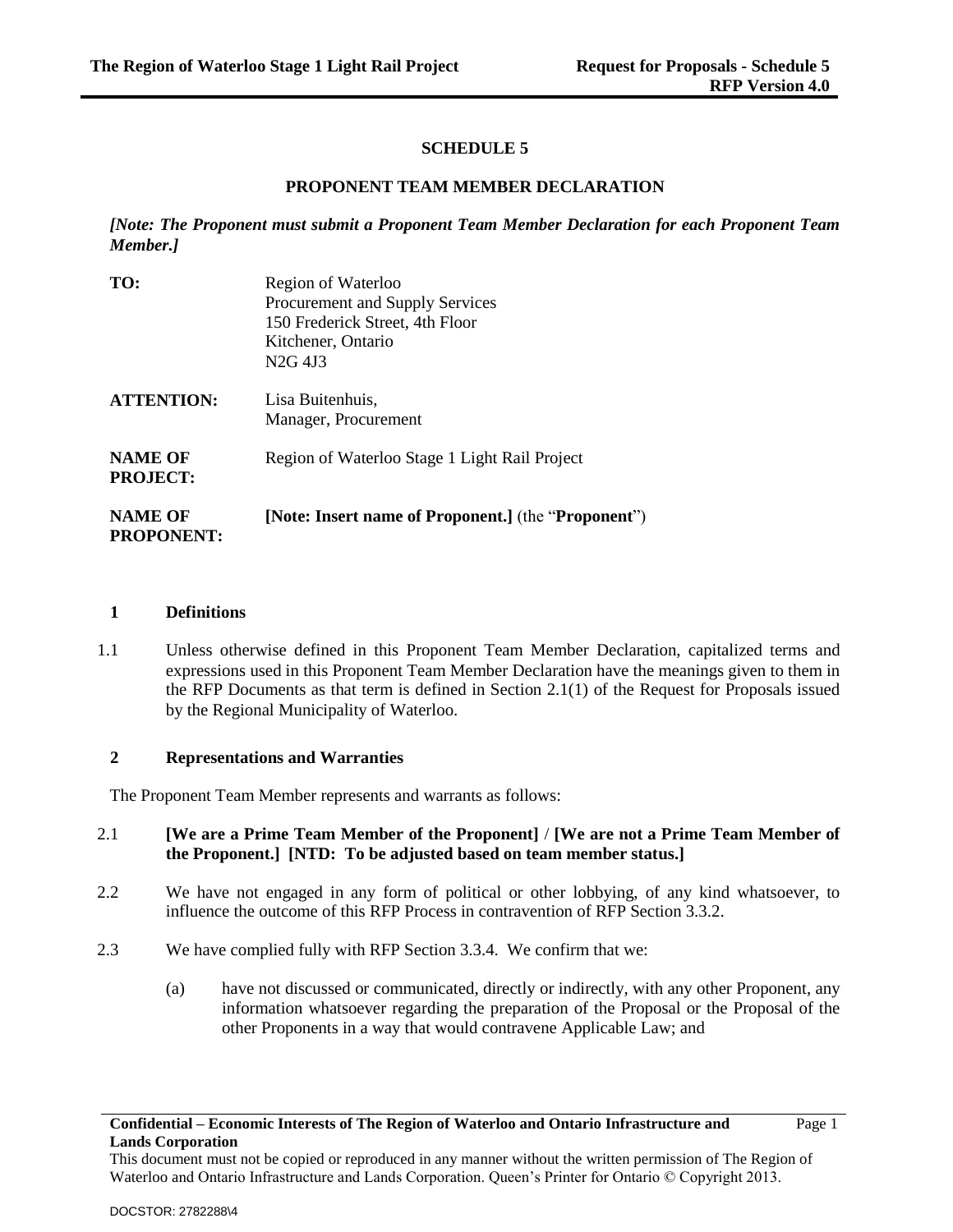- (b) have assisted with the preparation and submission of the Proposal independently and without connection, knowledge, comparison of information or arrangement, direct or indirect, with any other Proponent.
- 2.4 Except for those actions, suits or proceedings disclosed in the Prequalification Submission or disclosed herein, there are no actions, suits or civil, criminal, administrative or quasi-judicial proceedings pending that could have a material adverse effect on our ability to carry out the Project or, to the best of our knowledge after reasonable inquiry, threatened against us and we are not aware of any ground on which such an action, suit or proceeding might be commenced.

Actions, suits or proceedings not disclosed previously are as follows:

**[Note: Add additional lines if necessary. Disclosure to include the following information: (1) plaintiff's name; (2) defendant's name; (3) year litigation initiated; (4) disputed amount (CAD\$); and (5) nature of dispute.]**

| .,      |  |  |  |
|---------|--|--|--|
| っ<br>۷. |  |  |  |
| 3.      |  |  |  |

- 2.5 We confirm that we are not on the Region's list setting out persons that are in litigation or pending litigation with the Region or, that if we are on such list, approval has been obtained from Council as required under the Region's Purchasing By-law.
- 2.6 We have complied fully with RFP Sections 3.3.3, 3.8.3, 3.8.4(2) and the provisions of any confidentiality agreement entered into in connection with the RFP Process.
- 2.7 Except as listed in Section 4 of this Proponent Team Member Declaration, we:
	- (a) have not received Confidential Information of the Region that is relevant to the Project and that was not received through this RFP Process from the Region; and
	- (b) do not have a perceived, potential or actual Conflict of Interest in respect of this Project.

# **3 RFP Terms and Conditions Binding**

3.1 We agree to be bound by and to comply with the terms and conditions of the RFP Documents and confirm that we have complied with the terms and conditions of the RFP Documents.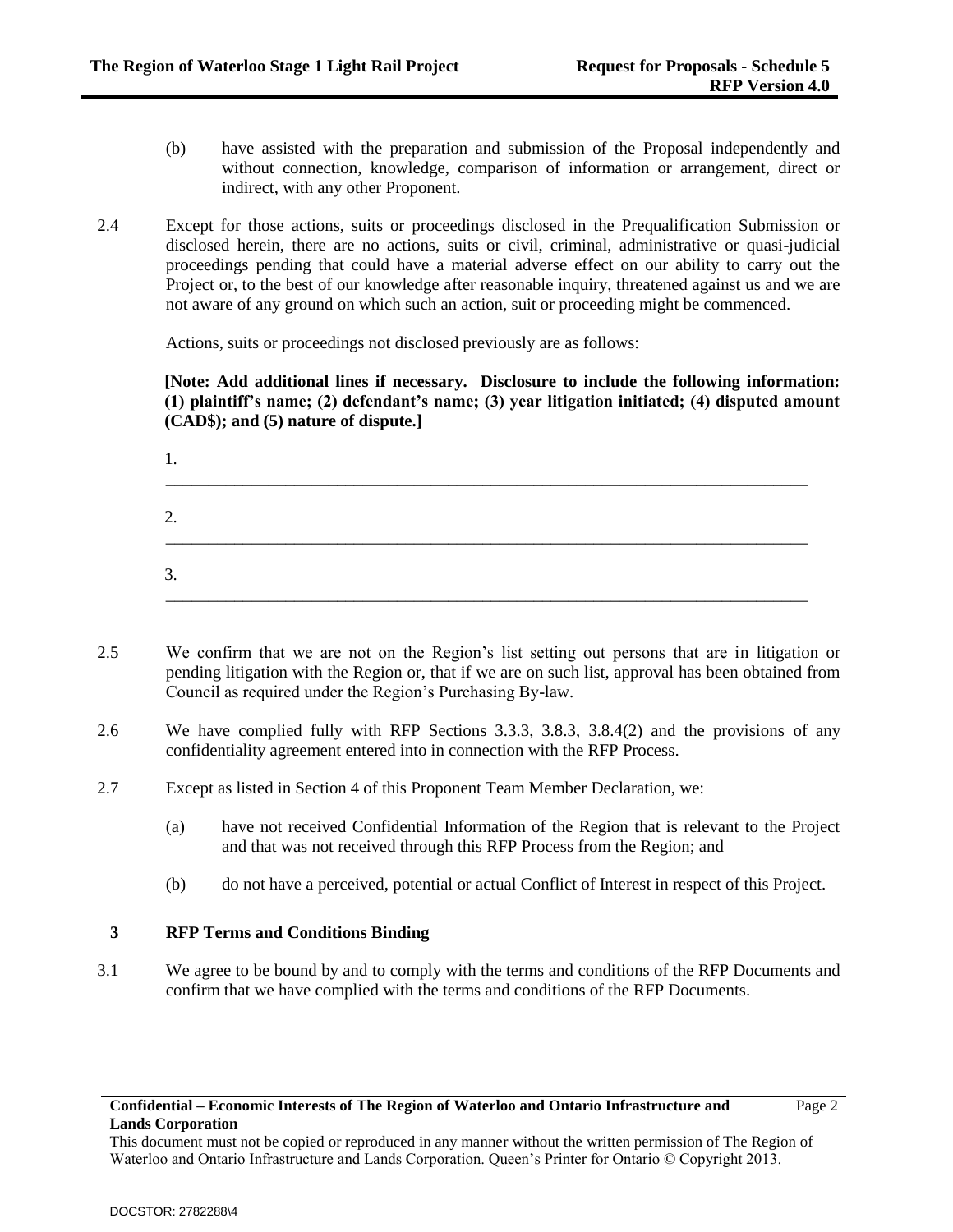3.2 We confirm that we have examined the RFP Documents in detail and confirm that we have received all pages of all documents constituting the RFP Documents.

#### **4 Conflicts of Interest**

4.1 We confirm that, to the best of our knowledge, the following list represents a complete list of perceived, potential or actual Conflicts of Interest or any other type of unfair advantage in submitting the Proposal:

| <b>Name of Party</b> | <b>Details of Perceived, Potential or Actual</b><br><b>Conflict of Interest or Instance of Unfair</b><br><b>Advantage</b> |
|----------------------|---------------------------------------------------------------------------------------------------------------------------|
|                      |                                                                                                                           |
|                      |                                                                                                                           |
|                      |                                                                                                                           |
|                      |                                                                                                                           |

4.2 We confirm that the following individuals participated in the preparation of the Proposal:

| <b>Name of Party</b> | <b>Business Address and Telephone Number</b> |
|----------------------|----------------------------------------------|
|                      |                                              |
|                      |                                              |
|                      |                                              |
|                      |                                              |